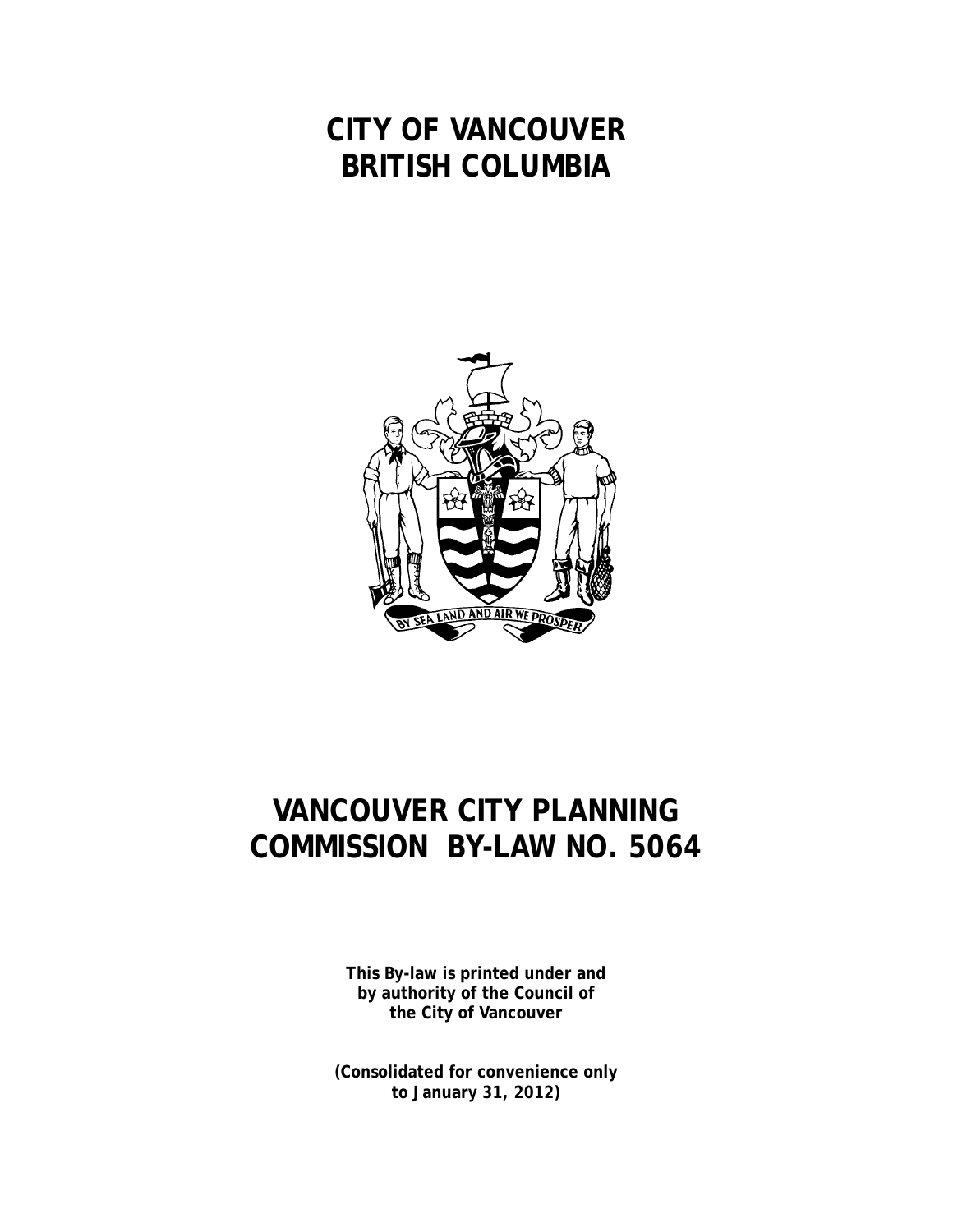## **BY-LAW NO. 5064**

**A By-law to create a Commission, to be known as the Vancouver City Planning Commission, to prescribe the personnel thereof and the powers and duties of the same** 

**[Consolidated for convenience only, amended to include By-law No. 10418, effective January 31, 2012]**

\_\_\_\_\_\_\_\_\_\_\_\_\_\_\_\_\_\_\_\_\_\_\_\_\_\_\_\_\_\_\_\_\_\_\_\_\_\_\_\_\_\_\_\_\_\_\_\_

WHEREAS by Section 574 of the Vancouver Charter, Statutes of British Columbia 1953, Chapter 55, as enacted by the Vancouver Charter Amendment Act 1959, Chapter 107, the Council of the City of Vancouver is empowered to create a Commission to advise the Council on planning matters, and to prescribe the personnel to comprise such Commission and the powers and duties of such Commission;

AND WHEREAS the said Council deems it expedient to create such Commission;

NOW THEREFORE THE COUNCIL OF THE CITY OF VANCOUVER in open meeting assembled enacts as follows:

1. A Commission to be known as the "Vancouver City Planning Commission", hereinafter referred to as the "Commission", is hereby created.

- 2. The Commission is to consist of 13 members, appointed as follows:
	- (a) six members to be appointed by Council in the year 2012, and in all even numbered years thereafter, for terms expiring on December 31<sup>st</sup> of the year following their appointment, or until their successors are appointed;
	- (b) five members to be appointed by Council in the year 2012, for terms expiring on December  $31^{st}$ , 2012, and then in the year 2013, and in all odd numbered years thereafter, for terms expiring on December 31<sup>st</sup> of the year following their appointment, or until their successors are appointed; and
	- (c) two members to be appointed by the Commission members appointed under (a) and (b). Both members shall initially be appointed at a Commission meeting held as soon as is practicable after Council appoints the other members in 2012. One member shall be appointed for a one year term and the other for a two year term. After the expiry of the one year term, every further appointment by the Commission members shall alternate between a two year term and a one year term, and shall be made at a Commission meeting held as soon as is practicable after Council has appointed members under (a) or (b).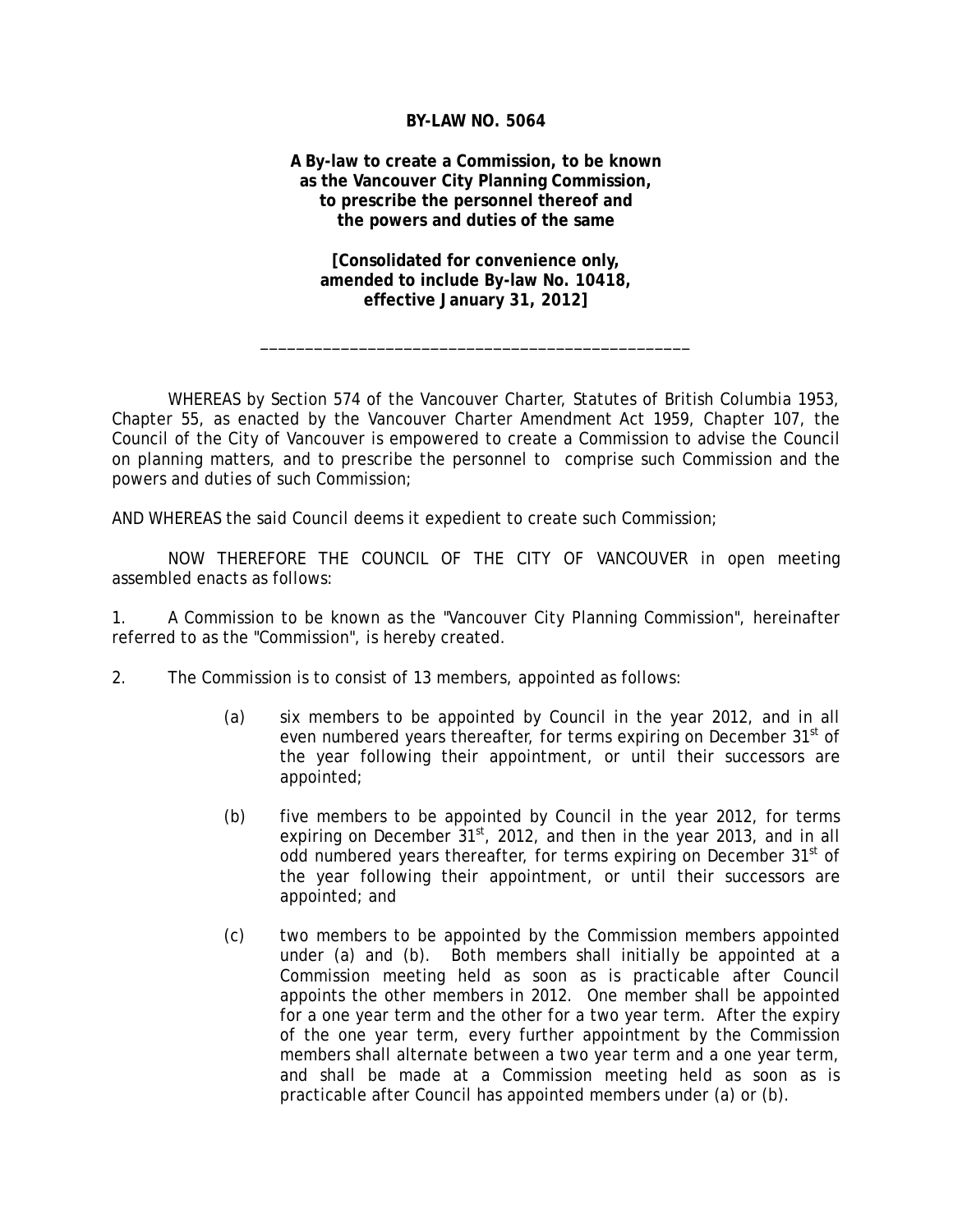- (d) 1 individual whom the members appointed under subsections (a) to (c) are to appoint, immediately after they become members, for alternating terms not to exceed two years and one year more or less; and
- (e) 1 individual whom the members appointed under subsections (a) to (c) are to appoint, immediately after they become members, for alternating terms not to exceed one year and two years more or less.
- 3. Every member is eligible for re-appointment, but in no event shall the member serve more than three consecutive terms.
- 4. Any member who, without leave of the Commission, does not attend
	- (a) three consecutive regular meetings of the Commission, or
	- (b) five regular meetings of the Commission within a calendar year

shall immediately cease to be a member of the Commission and the appointment of such member is terminated.

- 5. Any vacancy caused by the death, removal, or resignation of a member shall be filled by the appointing authority for the unexpired term of such member.
- 6. Every person appointed to the Commission pursuant to section 2 hereof shall
	- (1) (a) be an elector of the City, or
		- (b) have been a resident of the Greater Vancouver Regional District for not less than six consecutive months immediately preceding the appointment;
	- (2) not be a member of the Council of the City;
	- (3) not be an employee of the City, Board of School Trustees District No. 39 (Vancouver), or the Board of Parks and Recreation of the City of Vancouver.
- 7. The duties of the Commission shall be to assist City Council in an advisory capacity by considering and submitting reports to City Council on matters relating to the planning and development of the City and in particular, but without restricting the generality of the foregoing:
	- (a) to represent ideas and opinions about the future of the city, as citizens of the City of Vancouver;
	- (b) to consider and report to Council on any proposal likely to have a significant effect on the future of the City;
	- (c) to submit annually to Council a suggested budget.